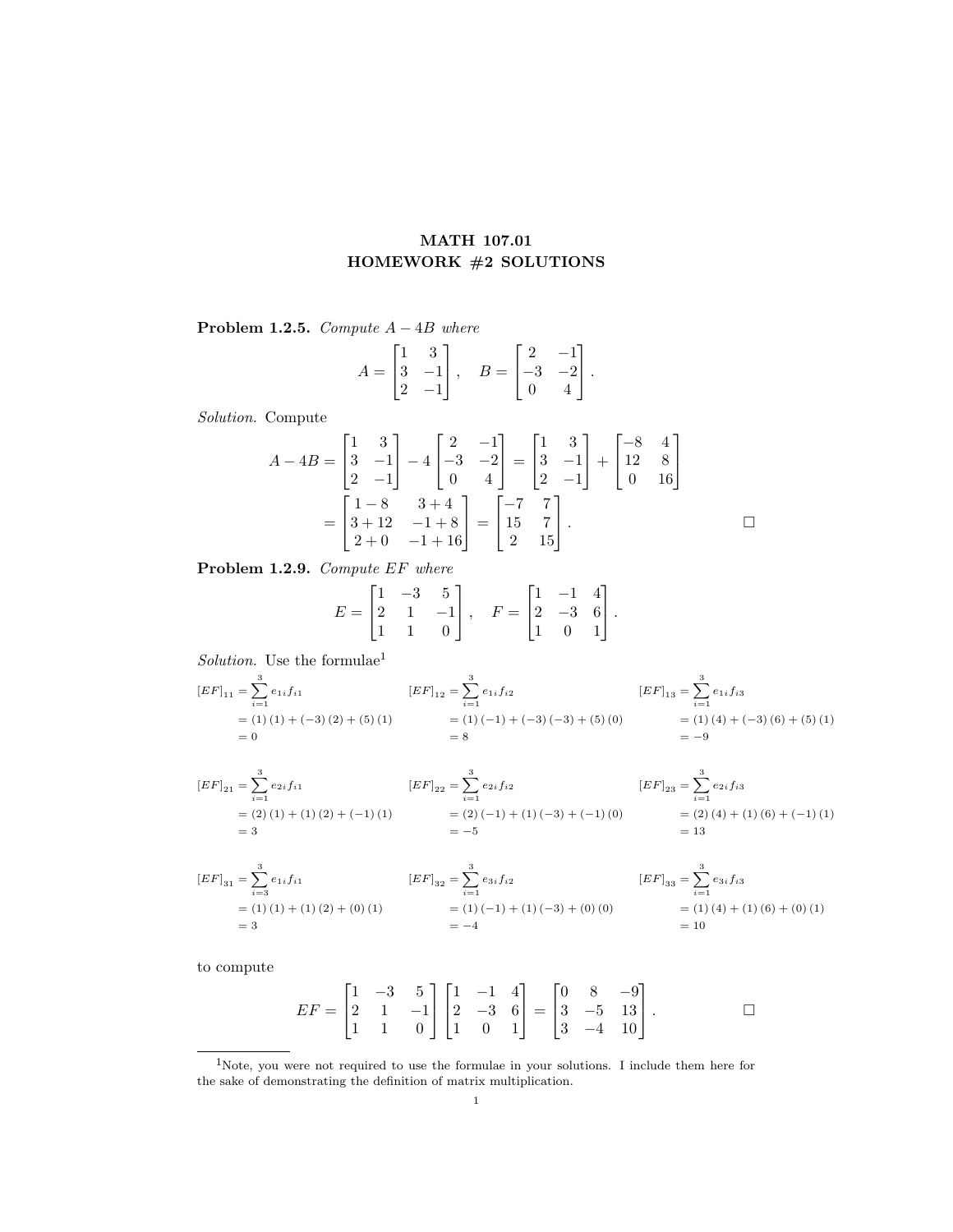Problem 1.2.11. Compute AE where

$$
A = \begin{bmatrix} 1 & 2 \\ 3 & -1 \\ 2 & -1 \end{bmatrix}, \quad E = \begin{bmatrix} 1 & -3 & 5 \\ 2 & 1 & -1 \\ 1 & 1 & 0 \end{bmatrix}.
$$

Solution. Note that  $A \in M_{3\times 2}(\mathbb{R})$  while  $E \in M_{3\times 3}(\mathbb{R})$ . Since  $2 \neq 3$ , the product  $AE$  cannot be formed.  $\hfill \Box$ 

Problem 1.2.12. Compute EA where

$$
E = \begin{bmatrix} 1 & -3 & 5 \\ 2 & 1 & -1 \\ 1 & 1 & 0 \end{bmatrix}, \quad A = \begin{bmatrix} 1 & 2 \\ 3 & -1 \\ 2 & -1 \end{bmatrix}.
$$

Solution. Use the formulae

$$
[EA]_{11} = \sum_{i=1}^{3} e_{1i}a_{i1}
$$
  
= (1) (1) + (-3) (3) + (5) (2) 
$$
= 2
$$
  
= 0  

$$
[EA]_{12} = \sum_{i=1}^{3} e_{1i}a_{i2}
$$
  
= (1) (2) + (-3) (-1) + (5) (-1)  
= 0

$$
[EA]_{21} = \sum_{i=1}^{3} e_{2i}a_{i1}
$$
  
= (2) (1) + (1) (3) + (-1) (2)   
= 3   

$$
[EA]_{22} = \sum_{i=1}^{3} e_{1i}a_{i2}
$$
  
= (2) (2) + (1) (-1) + (-1) (-1)  
= 4

$$
[EA]_{31} = \sum_{i=1}^{3} e_{3i}a_{i1}
$$
  
= (1) (1) + (1) (3) + (0) (2)  
= 4  

$$
= 1
$$
  

$$
[EA]_{32} = \sum_{i=1}^{3} e_{1i}a_{i2}
$$
  
= (1) (2) + (1) (-1) + (0) (-1)  
= 1

to compute

$$
EA = \begin{bmatrix} 1 & -3 & 5 \\ 2 & 1 & -1 \\ 1 & 1 & 0 \end{bmatrix} \begin{bmatrix} 1 & 2 \\ 3 & -1 \\ 2 & -1 \end{bmatrix} = \begin{bmatrix} 2 & 0 \\ 3 & 4 \\ 4 & 1 \end{bmatrix}.
$$

**Problem 1.2.14.** Compute  $B(C + D)$  where

$$
B = \begin{bmatrix} 2 & -1 \\ -3 & -2 \\ 0 & 4 \end{bmatrix}, \quad C = \begin{bmatrix} 2 & -1 \\ 1 & 5 \end{bmatrix}, \quad D = \begin{bmatrix} 0 & 1 \\ 3 & -1 \end{bmatrix}.
$$

Solution. Compute

$$
B(C+D) = \begin{bmatrix} 2 & -1 \\ -3 & -2 \\ 0 & 4 \end{bmatrix} \left( \begin{bmatrix} 2 & -1 \\ 1 & 5 \end{bmatrix} + \begin{bmatrix} 0 & 1 \\ 3 & -1 \end{bmatrix} \right) = \begin{bmatrix} 2 & -1 \\ -3 & -2 \\ 0 & 4 \end{bmatrix} \begin{bmatrix} 2 & 0 \\ 1 & 4 \end{bmatrix}
$$

$$
= \begin{bmatrix} 3 & -4 \\ -8 & -8 \\ 4 & 16 \end{bmatrix}.
$$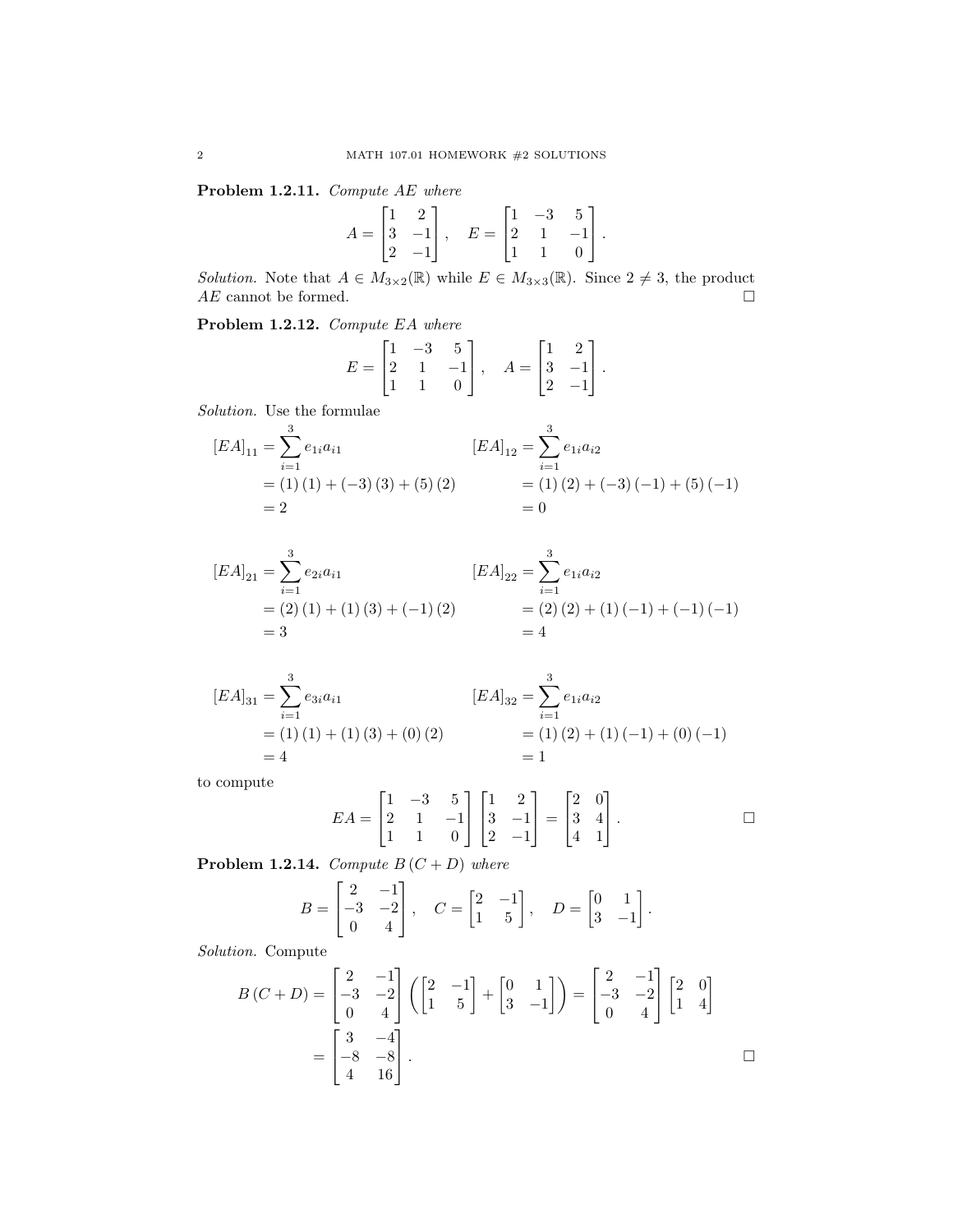**Problem 1.2.18.** Compute  $A<sup>3</sup>$  where

$$
A = \begin{bmatrix} 1 & 2 \\ 3 & -1 \\ 2 & -1 \end{bmatrix}.
$$

*Solution*. Note that  $A \in M_{3\times 2}(\mathbb{R})$ . Since  $2 \neq 3$ , the product  $A^2$  cannot be formed. Since  $A^3 = A^2 A$ , it follows that the product  $A^3$  cannot be formed.

## Problem 1.2.20. Write the system

$$
x_1 - 3x_2 + x_3 - 5x_4 = 2
$$
  

$$
x_1 + x_2 - x_3 + x_4 = 1
$$
  

$$
x_1 - x_2 - x_3 + 6x_4 = 6
$$

in the matrix form  $AX = B$ .

Solution. Let

$$
A = \begin{bmatrix} 1 & -3 & 1 & -5 \\ 1 & 1 & -1 & 1 \\ 1 & -2 & -1 & 6 \end{bmatrix}, \quad X = \begin{bmatrix} x_1 \\ x_2 \\ x_3 \\ x_4 \end{bmatrix}, \quad B = \begin{bmatrix} 2 \\ 1 \\ 6 \end{bmatrix}.
$$

 $\blacksquare$ 

Then the equation  $AX = B$  yields the desired system.

Problem 1.2.21. Write the matrix equation

$$
\begin{bmatrix} 2 & -2 & 5 & 7 \\ 4 & 5 & -11 & 3 \end{bmatrix} \begin{bmatrix} x_1 \\ x_2 \\ x_3 \\ x_4 \end{bmatrix} = \begin{bmatrix} 12 \\ -3 \end{bmatrix}
$$

as a system of equations.

Solution. Multiplying the matrices gives

$$
\begin{bmatrix} 2x_1 - 2x_2 + 5x_3 + 7x_4 \ 4x_1 + 5x_2 - 11x_3 + 3x_4 \end{bmatrix} = \begin{bmatrix} 12 \\ -3 \end{bmatrix}.
$$

This corresponds to the system

$$
2x_1 - 2x_2 + 5x_3 + 7x_4 = 12
$$
  

$$
4x_1 + 5x_2 - 11x_3 + 3x_4 = -3.
$$

**Problem 1.2.23.** Suppose that A and B are  $n \times n$  matrices.

- (a) Show that  $(A + B)^2 = A^2 + AB + BA + B^2$ .
- (b) Explain why  $(A + B)^2$  is not equal to  $A^2 + 2AB + B^2$  in general.

Solution.  $(a)$  Use the distributive laws (Theorem 1.3) to compute

$$
(A + B)2 = (A + B) (A + B) = (A + B) A + (A + B) B = A2 + BA + AB + B2
$$
  
= A<sup>2</sup> + AB + BA + B<sup>2</sup>

as desired.

(b) This is because  $AB \neq BA$  in general. For example, take

$$
A = \begin{bmatrix} 1 & 0 \\ 0 & 0 \end{bmatrix}, \quad B = \begin{bmatrix} 0 & 1 \\ 0 & 0 \end{bmatrix}.
$$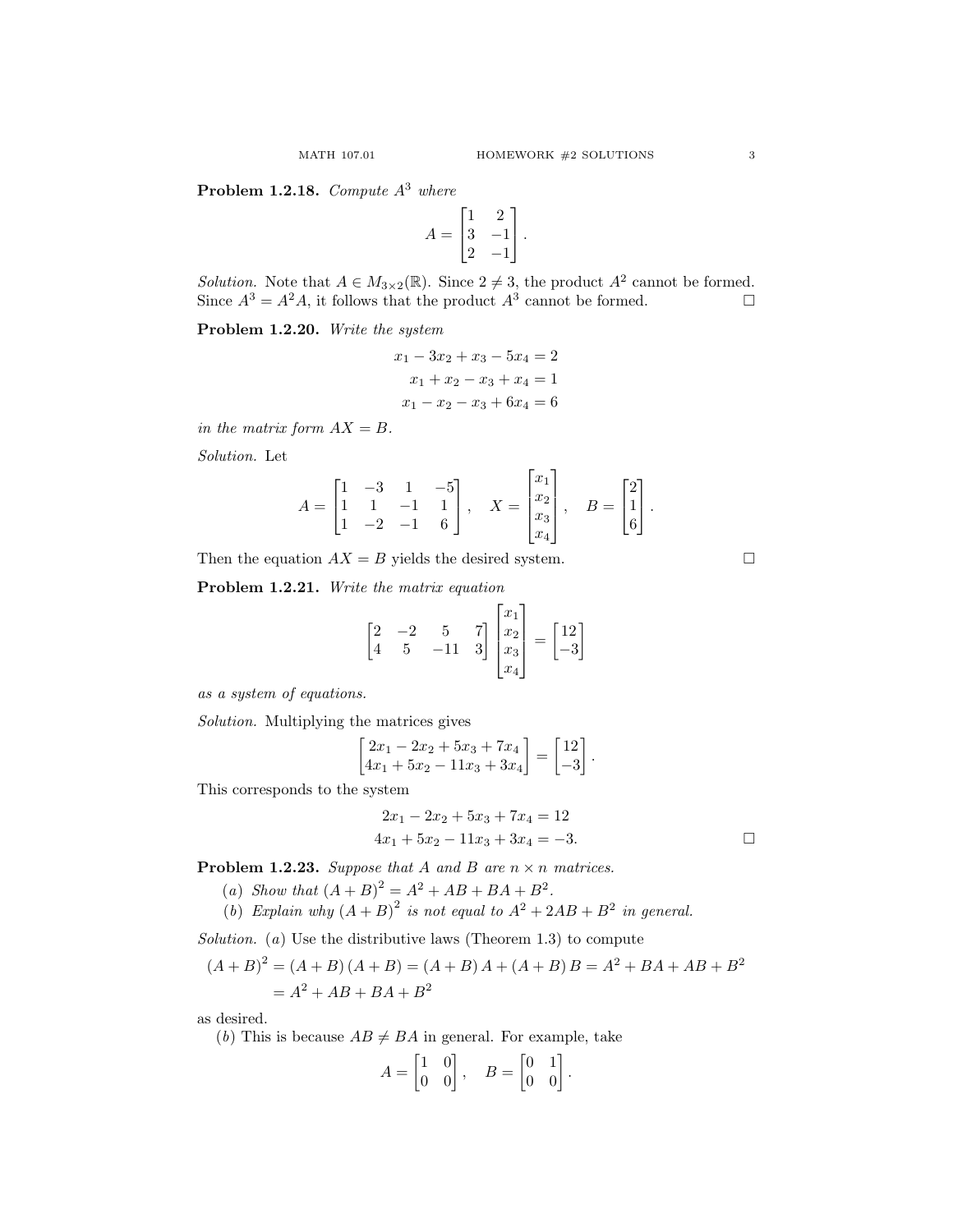Then

$$
(A+B)^2 = \begin{bmatrix} 1 & 1 \\ 0 & 0 \end{bmatrix}
$$

while

$$
A^2 + 2AB + B^2 = \begin{bmatrix} 1 & 2 \\ 0 & 0 \end{bmatrix}.
$$

**Problem 1.2.25.** Given matrices A, B, and C, let  $\lambda \in \mathbb{R}$ . Show that

(3)  $(A + B) C = AC + BC$ (4)  $\lambda(AB) = (\lambda A) B = A(\lambda B)$ 

whenever the indicated sums and products are defined.

Solution. (3) Here,  $A, B \in M_{l \times m}(\mathbb{R})$  and  $C \in M_{m \times n}(\mathbb{R})$ . Then

$$
[(A + B) C]_{ij} = \sum_{k=1}^{m} [A + B]_{ik} c_{kj} = \sum_{k=1}^{m} (a_{ik} + b_{ik}) c_{kj} = \sum_{k=1}^{m} (a_{ik} c_{kj} + b_{ik} c_{kj})
$$

$$
= \sum_{k=1}^{m} a_{ik} c_{kj} + \sum_{k=1}^{m} b_{ik} c_{kj} = [AC]_{ij} + [BC]_{ij} = [AC + BC]_{ij}
$$

so that  $(A + B)C = AC + BC$ .

(4) Here,  $A \in M_{l \times m}(\mathbb{R})$  and  $B \in M_{m \times n}(\mathbb{R})$ . For the first equality, note that

$$
[\lambda(AB)]_{ij} = \lambda [AB]_{ij} = \lambda \sum_{k=1}^{m} a_{ik} b_{kj} = \sum_{k=1}^{m} (\lambda a_{ik}) b_{kj} = \sum_{k=1}^{m} [\lambda A]_{ik} b_{kj}
$$

$$
= [(\lambda A) B]_{ij}
$$

so that  $\lambda(AB) = (\lambda A) B$ .

For the second equality, note that

$$
\begin{aligned} \left[ (\lambda A) B \right]_{ij} &= \sum_{k=1}^{m} \left[ \lambda A \right]_{ik} b_{kj} = \sum_{k=1}^{m} \left( \lambda a_{ik} \right) b_{kj} = \sum_{k=1}^{m} a_{ik} \left( \lambda b_{kj} \right) = \sum_{k=1}^{m} a_{ik} \left[ \lambda B \right]_{kj} \\ &= \left[ A \left( \lambda B \right) \right]_{ij} \end{aligned}
$$

so that  $(\lambda A) B = A(\lambda B)$ .

**Problem 1.2.28.** Give an example of two matrices A and B for which  $AB = 0$ with  $A \neq \mathbf{O}$  and  $B \neq \mathbf{O}$ .

Solution. Let

$$
A = \begin{bmatrix} 0 & 1 \\ 0 & 0 \end{bmatrix}, \quad B = \begin{bmatrix} 1 & 0 \\ 0 & 0 \end{bmatrix}.
$$

Then  $A \neq \mathbf{O}, B \neq \mathbf{O}$ , and

$$
AB = \begin{bmatrix} 0 & 1 \\ 0 & 0 \end{bmatrix} \begin{bmatrix} 1 & 0 \\ 0 & 0 \end{bmatrix} = \begin{bmatrix} 0 & 0 \\ 0 & 0 \end{bmatrix} = \mathbf{O}.
$$

**Problem 1.2.29.** (a) Suppose that  $A \in M_{1 \times n}(\mathbb{R})$  is the row vector

$$
A = \begin{bmatrix} a_1 & a_2 & \cdots & a_n \end{bmatrix}
$$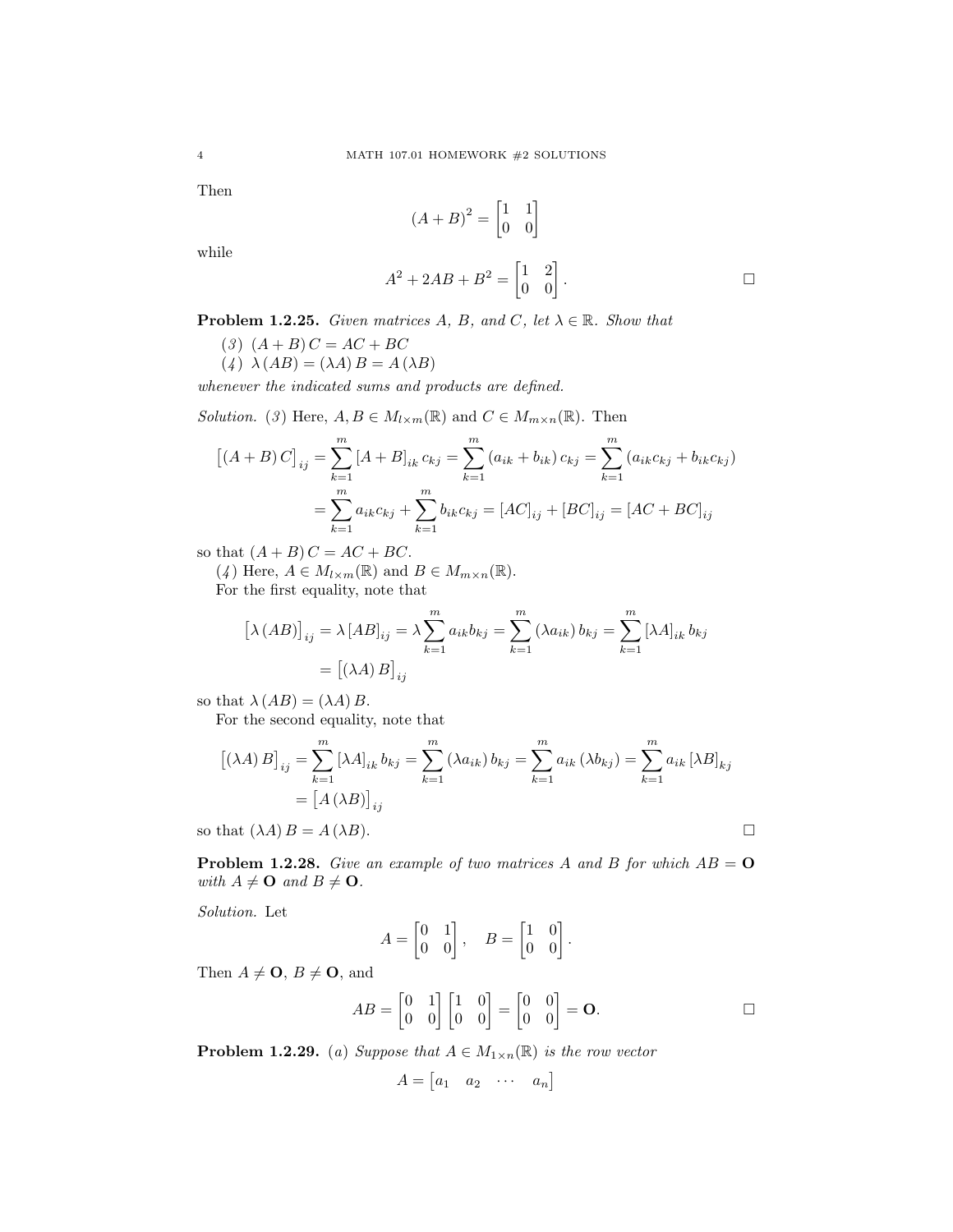and  $B \in M_{n \times l}(\mathbb{R})$ . View B as the column of row vectors

$$
B = \begin{bmatrix} B_1 \\ B_2 \\ \vdots \\ B_n \end{bmatrix}
$$

where  $B_1, B_2, \ldots, B_n$  are the rows of B. Show that

$$
AB = a_1B_1 + a_2B_2 + \cdots + a_nB_n.
$$

(b) Use the result of part (a) to find AB form

$$
A = \begin{bmatrix} -2 & 1 & 6 \end{bmatrix}, \quad B = \begin{bmatrix} -1 & 1 & 0 \\ 2 & 1 & 1 \\ 4 & -1 & 2 \end{bmatrix}.
$$

Solution. (a) Write

$$
A = \begin{bmatrix} a_{11} & a_{12} & \cdots & a_{1n} \end{bmatrix} = \begin{bmatrix} a_1 & a_2 & \cdots & a_n \end{bmatrix}
$$

$$
B = \begin{bmatrix} B_{11} & B_{12} & \cdots & B_{1l} \\ B_{21} & B_{22} & \cdots & B_{2l} \\ \vdots & \vdots & \ddots & \vdots \\ B_{n1} & B_{n2} & \cdots & B_{nl} \end{bmatrix} = \begin{bmatrix} B_1 \\ B_2 \\ \vdots \\ B_n \end{bmatrix}
$$

and note that  $AB \in M_{1 \times l}(\mathbb{R})$  so that  $[AB]_{ij} = [AB]_{1j}$ . Then compute

$$
[AB]_{ij} = [AB]_{1j} = \sum_{k=1}^{n} a_{1k} B_{1j}
$$
  
=  $a_{11}B_{1j} + a_{12}B_{2j} + \dots + a_{1n}B_{nj}$   
=  $a_1B_{1j} + a_2B_{2j} + \dots + a_nB_{nj}$   
=  $[a_1B_1 + a_2B_2 + \dots + a_nB_n]_{ij}$ .

That is, the two  $1 \times l$  matrices  $AB$  and  $a_1B_1 + a_2B_2 + \cdots + a_nB_n$  have the same entries. Hence

$$
AB = a_1B_1 + a_2B_2 + \cdots + a_nB_n
$$

as advertised.

 $(b)$  Using part  $(a)$ , we have

$$
AB = -2[-1 \quad 1 \quad 0] + 1[2 \quad 1 \quad 1] + 6[4 \quad -1 \quad 2]
$$
  
=  $[2 \quad -2 \quad 0] + [2 \quad 1 \quad 1] + [24 \quad -6 \quad 12]$   
=  $[2 + 2 + 24 \quad -2 + 1 - 6 \quad 0 + 1 + 12]$   
=  $[28 \quad -7 \quad 13]$ .

**Problem 1.2.30.** (a) Suppose that  $B \in M_{n\times1}(\mathbb{R})$  is the column vector

$$
B = \begin{bmatrix} b_1 \\ b_2 \\ \vdots \\ b_n \end{bmatrix}
$$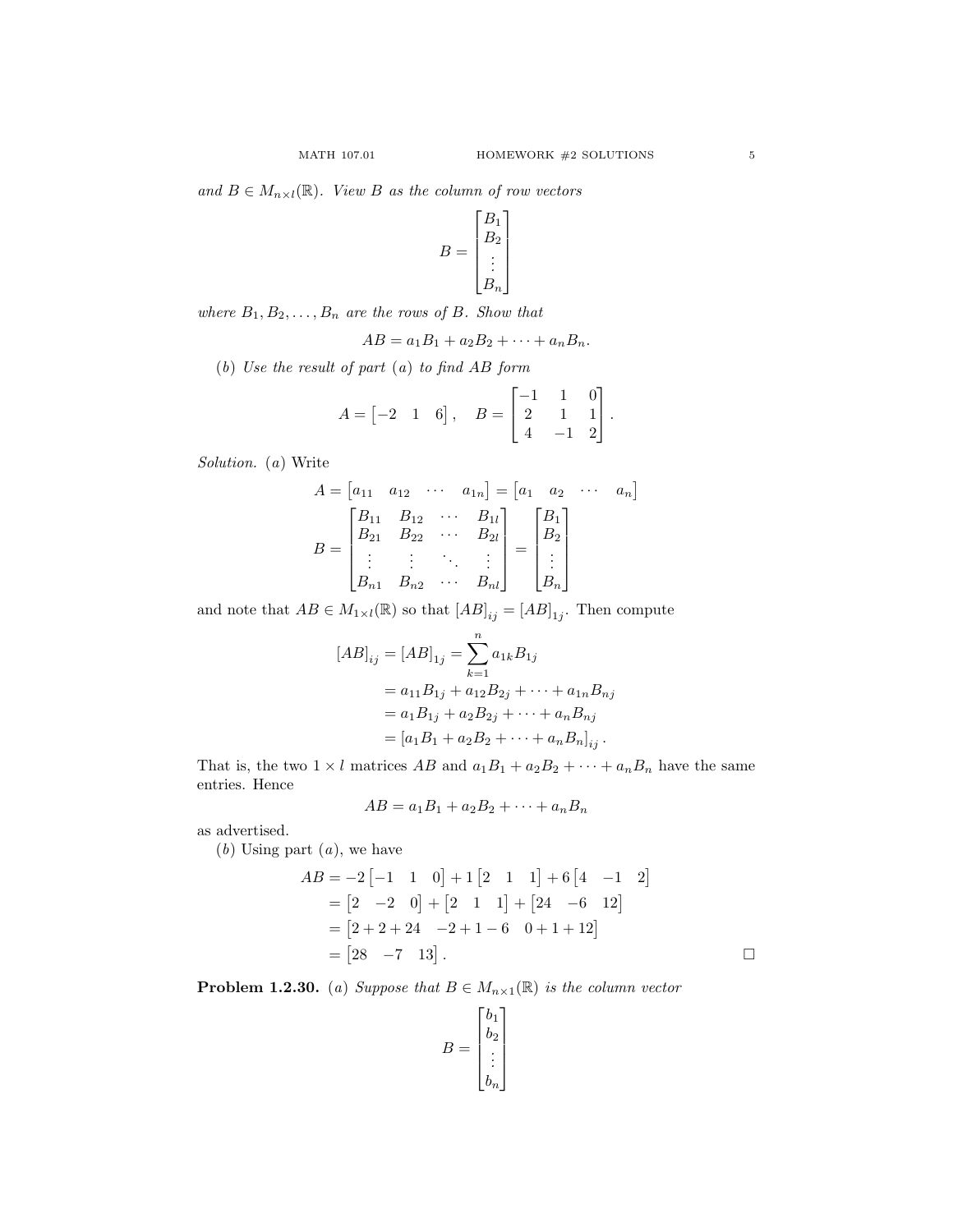and that  $A \in M_{m \times n}(\mathbb{R})$ . View A as the row of column vectors

$$
A = \begin{bmatrix} A_1 & A_2 & \cdots & A_n \end{bmatrix}
$$

where  $A_1, A_2, \ldots, A_n$  are the columns of A. Show that

$$
AB = b_1A_1 + b_2A_2 + \cdots + b_nA_n.
$$

(b) Use the result of part (a) to find AB for

$$
A = \begin{bmatrix} 3 & 2 & -1 \\ 0 & 3 & 5 \\ 1 & 1 & 2 \end{bmatrix}, \quad B = \begin{bmatrix} 2 \\ -1 \\ 3 \end{bmatrix}.
$$

Solution. (a) Write

$$
A = \begin{bmatrix} A_{11} & A_{12} & \cdots & A_{1n} \\ A_{21} & A_{22} & \cdots & A_{2n} \\ \vdots & \vdots & \ddots & \vdots \\ A_{m1} & A_{m2} & \cdots & A_{mn} \end{bmatrix} = \begin{bmatrix} A_1 & A_2 & \cdots & A_n \end{bmatrix}
$$

$$
B = \begin{bmatrix} b_{11} \\ b_{21} \\ \vdots \\ b_{n1} \end{bmatrix} = \begin{bmatrix} b_1 \\ b_2 \\ \vdots \\ b_n \end{bmatrix}
$$

and note that  $AB \in M_{m \times 1}(\mathbb{R})$  so that  $[AB]_{ij} = [AB]_{i1}$ . Then compute

$$
[AB]_{ij} = [AB]_{i1} = \sum_{k=1}^{n} A_{ik}b_{k1}
$$
  
=  $A_{i1}b_{11} + A_{i2}b_{21} + \dots + A_{in}b_{n1}$   
=  $A_{i1}b_1 + A_{i2}b_2 + \dots + A_{in}b_n$   
=  $b_1A_{i1} + b_2A_{i2} + \dots + b_nA_{in}$   
=  $[b_1A_1 + b_2A_2 + \dots + b_nA_n]_{ij}$ .

That is, the two  $m \times 1$  matrices  $AB$  and  $b1A_1 + b_2A_2 + \cdots + b_nA_n$  have the same entries. Hence

$$
AB = b_1A_1 + b_2A_2 + \cdots + b_nA_n
$$

as advertised.

(b) Use part (a) to compute

$$
AB = 2 \begin{bmatrix} 3 \\ 0 \\ 1 \end{bmatrix} + (-1) \begin{bmatrix} 2 \\ 3 \\ 1 \end{bmatrix} + 3 \begin{bmatrix} -1 \\ 5 \\ 2 \end{bmatrix} = \begin{bmatrix} 6 \\ 0 \\ 2 \end{bmatrix} + \begin{bmatrix} -2 \\ -3 \\ -1 \end{bmatrix} + \begin{bmatrix} -3 \\ 15 \\ 6 \end{bmatrix} = \begin{bmatrix} 6 - 2 - 3 \\ 0 - 3 + 15 \\ 2 - 1 + 6 \end{bmatrix}
$$

$$
= \begin{bmatrix} 1 \\ 12 \\ 7 \end{bmatrix}.
$$

**Problem 1.2.31.** The trace of a matrix  $A \in M_{n \times n}(\mathbb{R})$  is defined as

$$
\mathrm{tr}\left(A\right) = \sum_{i=1}^{n} \left[A\right]_{ii}.
$$